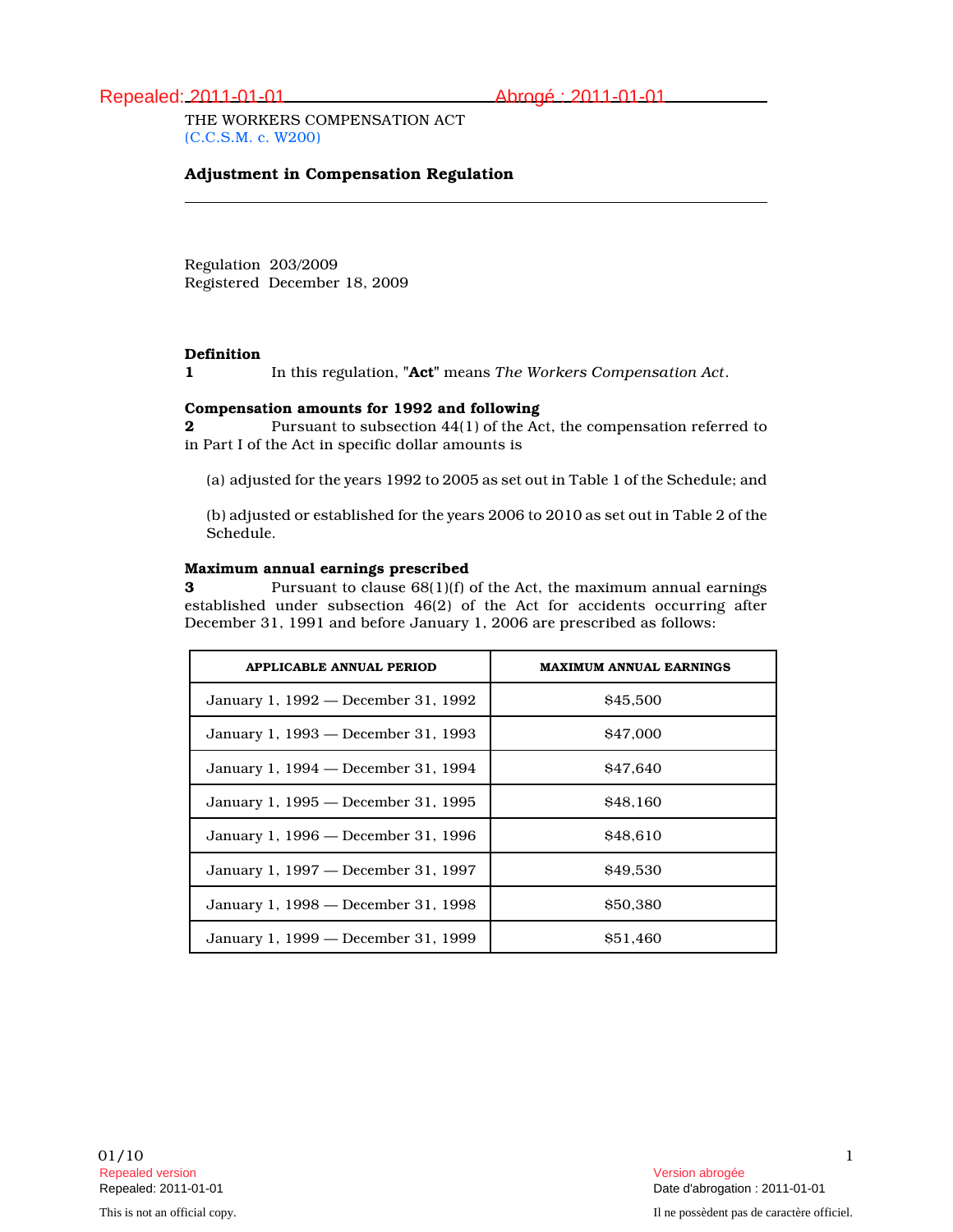| <b>APPLICABLE ANNUAL PERIOD</b>     | <b>MAXIMUM ANNUAL EARNINGS</b> |
|-------------------------------------|--------------------------------|
| January 1, 2000 — December 31, 2000 | \$52,720                       |
| January 1, 2001 — December 31, 2001 | \$53.510                       |
| January 1, 2002 — December 31, 2002 | <b>S54.590</b>                 |
| January 1, 2003 — December 31, 2003 | \$55,620                       |
| January 1, 2004 — December 31, 2004 | \$56,310                       |
| January 1, 2005 — December 31, 2005 | \$58,260                       |
| January 1, 2006 — December 31, 2006 | \$60,490                       |
| January 1, 2007 — December 31, 2007 | \$62,050                       |
| January 1, 2008 — December 31, 2008 | <b>\$64,200</b>                |
| January 1, 2009 - December 31, 2009 | \$66,700                       |
| January 1, 2010 — December 31, 2010 | <b>S68.280</b>                 |

## Repeal

4 The Adjustment in Compensation Regulation, Manitoba Regulation 188/2008, is repealed.

### Coming into force

5(1) This regulation, except for section 2, comes into force on January 1, 2010 or on registration, whichever is later.

5(2) Pursuant to subsection 44(3) of the Act, section 2 comes into force on January 1, 2010.

November 26, 2009 THE WORKERS COMPENSATION BOARD:

Michael D. Werier Chairperson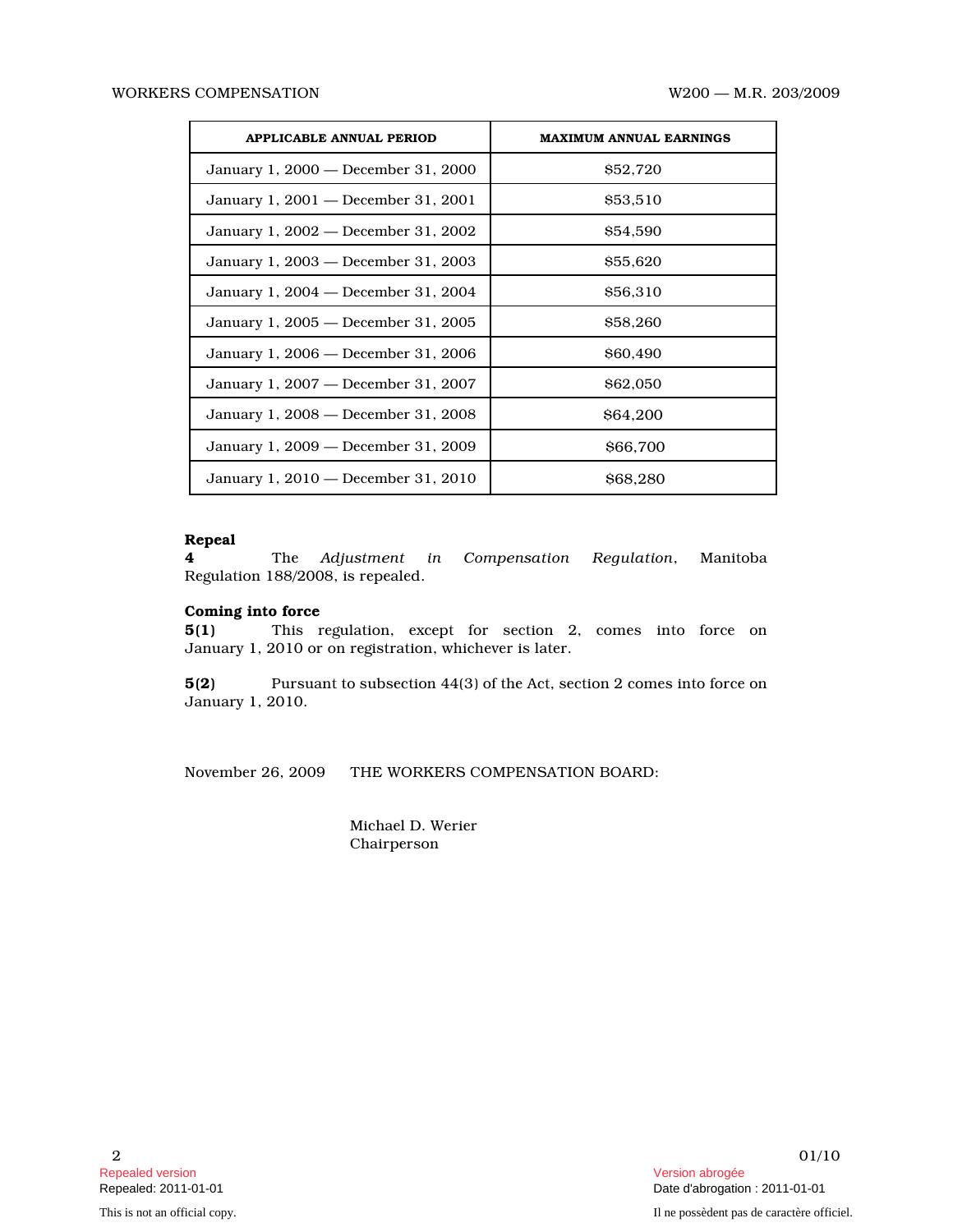#### **SCHEDULE** (section 2)

### COMPENSATION AMOUNTS

#### Legend

- 1 In Tables 1 and 2, the benefit types are as follows:
	- A Death benefit, as provided for in subsection 28(2) of the Act;
	- B Fatal lump sum payment, as provided for in subclause 29(1)(a)(i) of the Act;
	- C Child's monthly payment, as provided for in clause  $29(1)(b)$  of the Act;
	- D Child's monthly payment (18 years or over and in school), as provided for in clause 29(1)(c) of the Act;
	- E Orphan's monthly payment, as provided for in clause  $29(1)(d)$  of the Act;
	- F Other dependants' monthly payments, as provided for in clause 29(1)(e) of the Act;
	- G Minimum fatal lump sum payment, as provided for in subsection 29(2) of the Act, as the Act read immediately before the coming into force of The Workers Compensation Amendment Act, S.M. 2005, c. 17;
	- H Monthly limit for children, as provided for in subsection 31(1) of the Act;
	- I Monthly limit for dependants, as provided for in subsection 31(2) of the Act;
	- J Impairment lump sum payment, as provided for in clause 38(2)(a) of the Act, as the Act read immediately before the coming into force of The Workers Compensation Act, S.M. 2005, c. 17;
	- K Impairment lump sum payment, as provided for in clauses 38(2)(b) and (c) of the Act, as the Act read immediately before the coming into force of The Workers Compensation Amendment Act, S.M. 2005, c. 17;
	- L Impairment lump sum payment, less than 30%, as provided for in clause 38(2)(a) of the Act;
	- M Impairment lump sum payment, 30% or greater, as provided for in clause 38(2)(b) of the Act.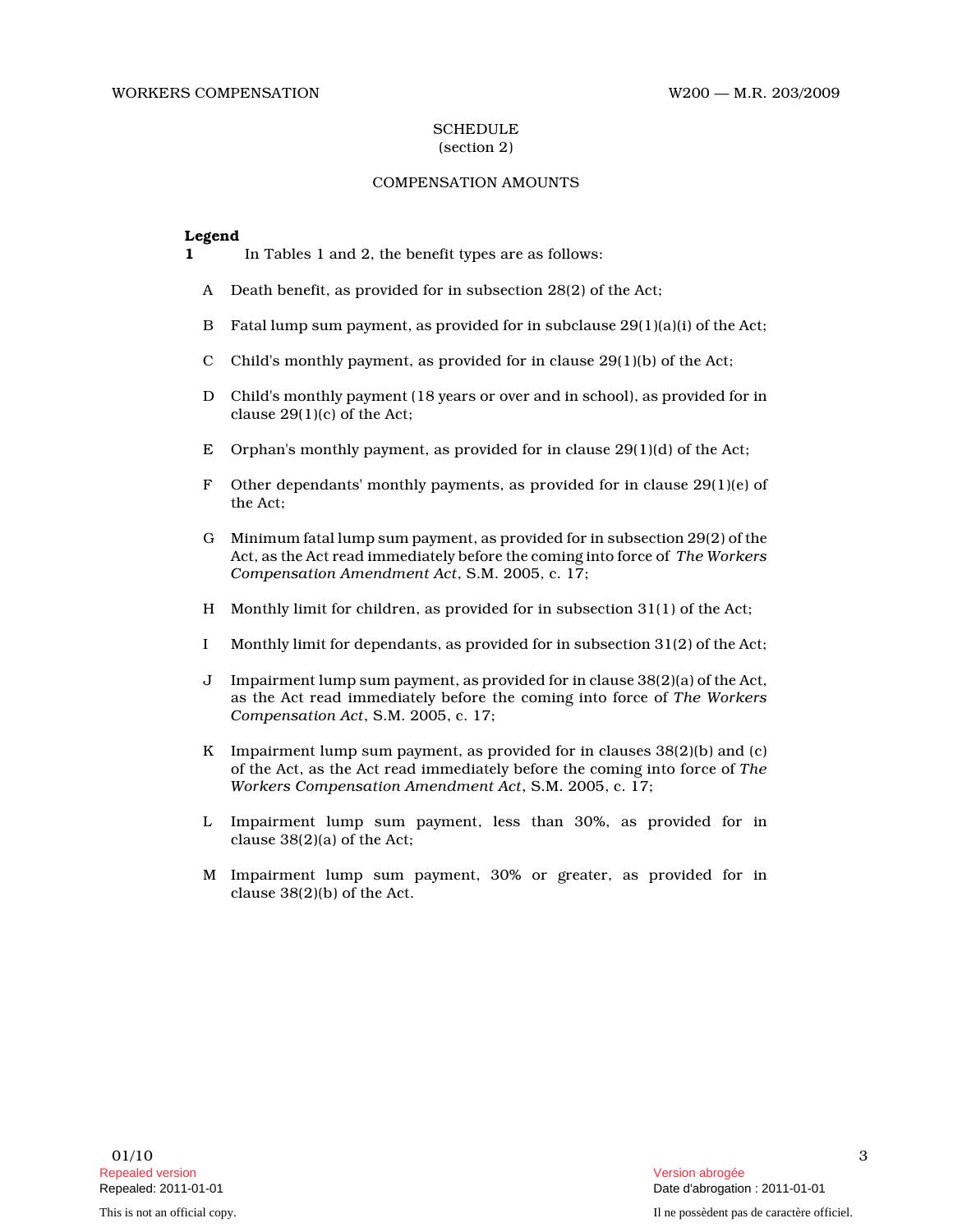| <b>Benefit</b><br><b>Type</b> | $\mathbf A$ | $\, {\bf B}$ | $\bf c$ | D     | ${\bf E}$ | F                               | $\bf G$  | $\mathbf H$ | $\mathbf{I}$ | J            | $\mathbf K$ |
|-------------------------------|-------------|--------------|---------|-------|-----------|---------------------------------|----------|-------------|--------------|--------------|-------------|
| Year                          |             |              |         |       |           |                                 |          |             |              |              |             |
| 1992                          | \$5,000     | \$45,500     | \$250   | \$250 | \$500     | \$250 (each)<br>\$1,000 (total) | \$27,500 | \$1,000     | \$2,000      | \$500        | \$1,000     |
| 1993                          | \$5,160     | \$47,000     | \$260   | \$260 | \$520     | \$260 (each)<br>\$1,030 (total) | \$28,410 | \$1,030     | \$2,070      | \$520        | \$1,030     |
| 1994                          | \$5,240     | \$47,640     | \$260   | \$260 | \$520     | \$260 (each)<br>\$1,050 (total) | \$28,800 | \$1,050     | \$2,090      | \$520        | \$1,050     |
| 1995                          | \$5,290     | \$48,160     | \$260   | \$260 | \$530     | \$260 (each)<br>\$1,060 (total) | \$29,110 | \$1,060     | \$2,120      | \$530        | \$1,060     |
| 1996                          | \$5,340     | \$48,610     | \$270   | \$270 | \$530     | \$270 (each)<br>\$1,070 (total) | \$29,380 | \$1,070     | \$2,140      | \$530        | \$1,070     |
| 1997                          | \$5,440     | \$49,530     | \$270   | \$270 | \$540     | \$270 (each)<br>\$1,090 (total) | \$29,930 | \$1,090     | \$2,180      | \$540        | \$1,090     |
| 1998                          | \$5,540     | \$50,380     | \$280   | \$280 | \$550     | \$280 (each)<br>\$1,110 (total) | \$30,450 | \$1,110     | \$2,210      | \$550        | \$1,110     |
| 1999                          | \$5,660     | \$51,460     | \$280   | \$280 | \$570     | \$280 (each)<br>\$1,130 (total) | \$31,100 | \$1,130     | \$2,260      | \$570        | \$1,130     |
| 2000                          | \$5,790     | \$52,720     | \$290   | \$290 | \$580     | \$290 (each)<br>\$1,160 (total) | \$31,870 | \$1,160     | \$2,320      | \$580        | \$1,160     |
| 2001                          | \$5,880     | \$53,510     | \$290   | \$290 | \$590     | \$290 (each)<br>\$1,180 (total) | \$32,340 | \$1,180     | \$2,350      | \$590        | \$1,180     |
| 2002                          | \$6,000     | \$54,590     | \$300   | \$300 | \$600     | \$300 (each)<br>\$1,200 (total) | \$32,990 | \$1,200     | \$2,400      | \$600        | \$1,200     |
| 2003                          | \$6,110     | \$55,620     | \$310   | \$310 | \$610     | \$310 (each)<br>\$1,220 (total) | \$33,610 | \$1,220     | \$2,440      | \$610        | \$1,220     |
| 2004                          | \$6,190     | \$56,310     | \$310   | \$310 | \$620     | \$310 (each)<br>\$1,240 (total) | \$34,030 | \$1,240     | \$2,480      | \$620        | \$1,240     |
| 2005                          | \$6,400     | \$58,260     | \$320   | \$320 | \$640     | \$320 (each)<br>\$1,280 (total) | \$35,210 | \$1,280     | \$2,560      | <b>\$640</b> | \$1,280     |

### TABLE 1: COMPENSATION AMOUNTS FOR 1992 – 2005